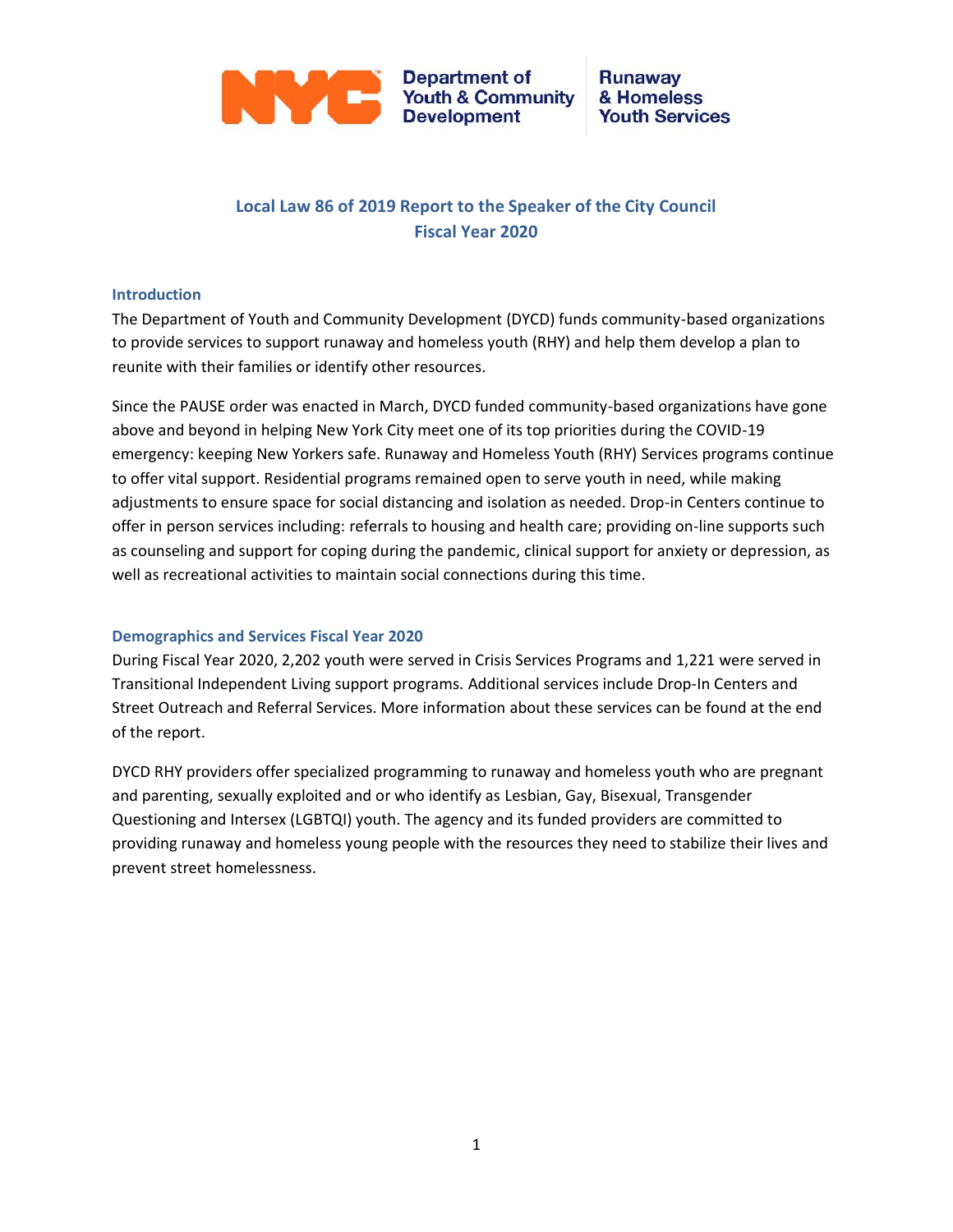

**Description of the size and characteristics of the current populations of RHY including but not limited to gender identity, sexual orientation, race, ethnicity, pregnancy and parenting status, and disabilities.**

During Fiscal Year 2020, 2,202 youth were served in Crisis Services Programs and 1,221 were served in Transitional Independent Living support programs.

| Age (at time of enrollment) |       |       |       |  |  |
|-----------------------------|-------|-------|-------|--|--|
|                             |       |       |       |  |  |
| $16-17$                     | 201   | 90    | 8.5%  |  |  |
| 18-20                       | 1,883 | 1,055 | 85.8% |  |  |
| $21+$                       | 15    |       | 0.4%  |  |  |
| Infants                     | 103   | 76    | 5.2%  |  |  |
| <b>Total</b>                | 2,202 | 1,221 | 100%  |  |  |

\*Please note youth over 21+ were granted a temporary allowance to stay at Crisis Services programs as RHY HYA programs program's opened. Once the HYA program were opened youth were transferred to RHY HYA programs.

| <b>Reported Gender Identity</b> |                                |                        |                |       |  |  |
|---------------------------------|--------------------------------|------------------------|----------------|-------|--|--|
|                                 |                                | <b>Crisis Services</b> | TIL            |       |  |  |
| Male                            | 950<br>43.1%                   |                        | 519            | 42.5% |  |  |
| Female                          | 1,094                          | 49.7%                  |                | 46.9% |  |  |
| Non-binary                      | 9                              | 0.4%                   | 9              | 0.7%  |  |  |
| Gender non-conforming           | 31                             | 1.4%                   | 21             | 1.7%  |  |  |
| Two-spirit                      | 1                              | 0.05%                  | 0              | 0.0%  |  |  |
| Not sure                        | $\mathfrak{p}$                 | 0.1%                   | $\mathfrak{p}$ | 0.2%  |  |  |
| Another gender                  | 109                            | 5.0%                   | 94             | 7.7%  |  |  |
| Decline to answer               | 6                              | 0.3%                   | 3              | 0.2%  |  |  |
| Do not understand the question  | 0                              | 0.0%                   | 0              | 0.0%  |  |  |
| Total                           | 100%<br>100%<br>1,221<br>2,202 |                        |                |       |  |  |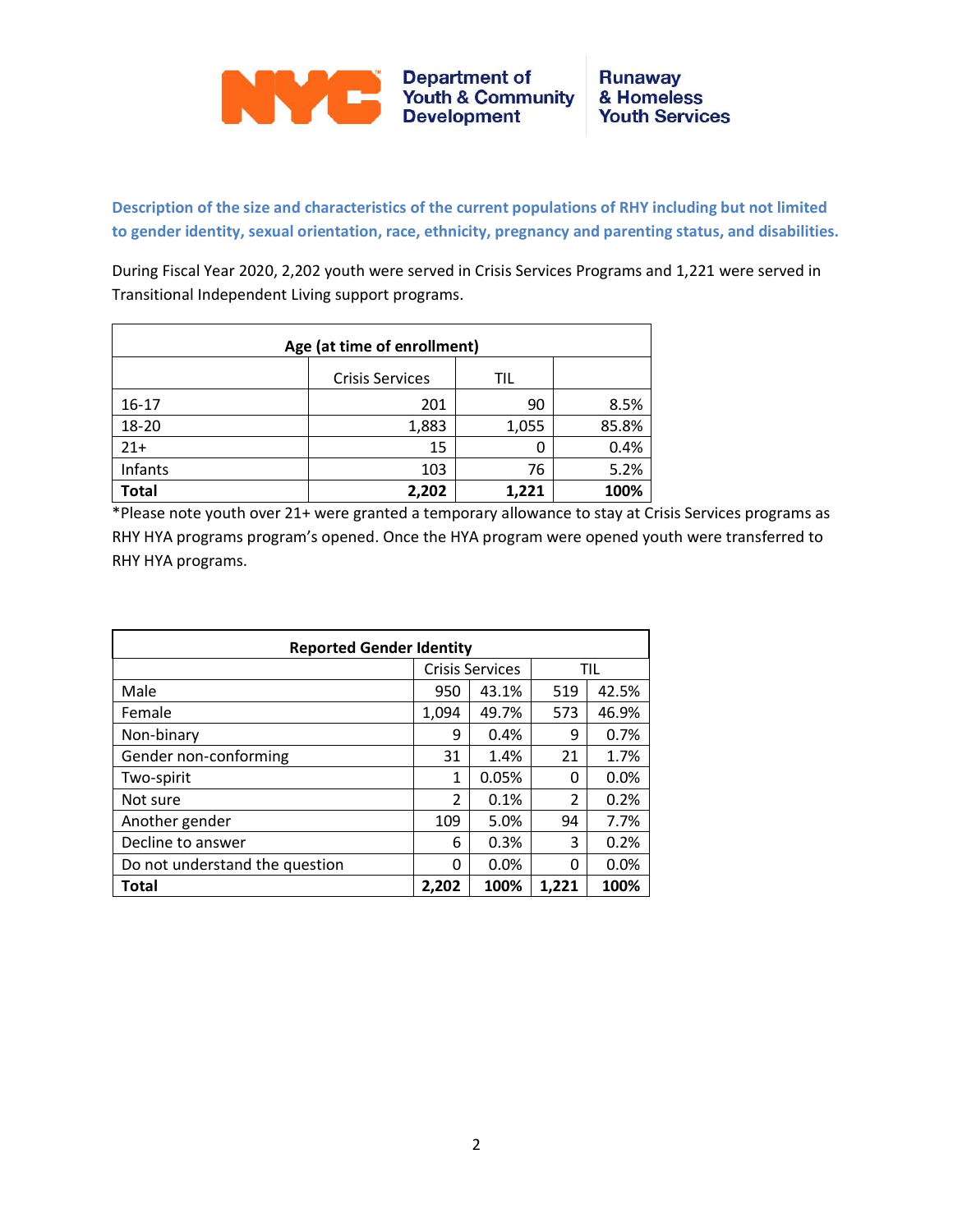

### **Runaway** & Homeless<br>Youth Services

| <b>Sexual Orientation</b>  |                |                        |      |      |  |
|----------------------------|----------------|------------------------|------|------|--|
|                            |                | <b>Crisis Services</b> | TIL  |      |  |
| Heterosexual               | 1516           | 69%                    | 838  | 69%  |  |
| Gay                        | 133            | 6%                     | 73   | 6%   |  |
| Lesbian                    | 94             | 4%                     | 33   | 3%   |  |
| Queer                      | 19             | 1%                     | 19   | 2%   |  |
| <b>Bisexual</b>            | 228            | 10%                    | 100  | 8%   |  |
| Asexual                    | $\mathfrak{p}$ | 0.1%                   | 3    | 0.2% |  |
| Pansexual                  | 24             | 1%                     | 22   | 2%   |  |
| Another sexual orientation | 106            | 5%                     | 82   | 7%   |  |
| Not sure                   | 37             | 2%                     | 16   | 1%   |  |
| Declined to answer         | 23             | 1%                     | 26   | 2%   |  |
| Questioning                | 20             | 1%                     | 9    | 1%   |  |
| Total                      | 2202           | 100%                   | 1221 | 100% |  |

|             | <b>Crisis Services</b> |        |          |     |
|-------------|------------------------|--------|----------|-----|
| Transgender | 142                    | $6%$ * | ~-<br>ບບ | 5%* |

\*Percentage of the total youth served.

| <b>Parent and Parenting Status</b> |               |        |     |        |  |  |
|------------------------------------|---------------|--------|-----|--------|--|--|
| <b>Crisis Services</b>             |               |        |     |        |  |  |
| Parents                            | 89            | $4%$ * | 75  | $6%$ * |  |  |
| No. of Children                    | $5%$ *<br>104 |        | 76  | $6\%*$ |  |  |
| 'otal                              | 193           |        | 151 |        |  |  |

\*Percentage of the total youth served.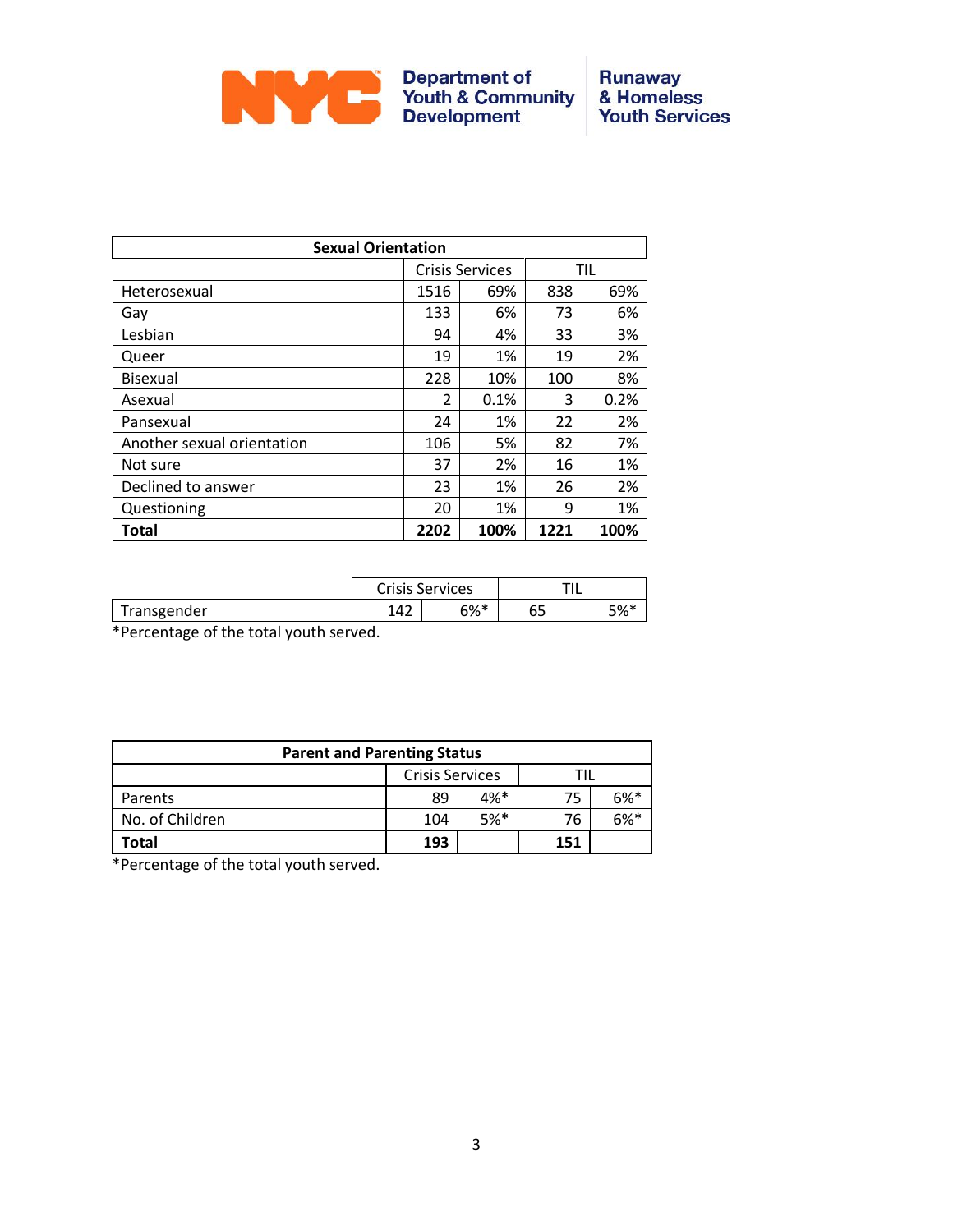

| Race                             |                        |      |      |      |  |  |
|----------------------------------|------------------------|------|------|------|--|--|
|                                  | <b>Crisis Services</b> |      | TIL  |      |  |  |
| White/Non-Hispanic               | 149                    | 7%   | 108  | 9%   |  |  |
| <b>Black</b>                     | 1149                   | 52%  | 677  | 55%  |  |  |
| American Indian/Alaskan Native   | 11                     | 0.5% | 4    | 0.3% |  |  |
| Asian                            | 33                     | 1%   | 14   | 1%   |  |  |
| Native Hawaiian/Pacific Islander | 6                      | 0.3% | 1    | 0.1% |  |  |
| Middle eastern/North African     | 4                      | 0.2% | 1    | 0.1% |  |  |
| Other                            | 753                    | 34%  | 322  | 26%  |  |  |
| Multi Race                       | 41                     | 2%   | 54   | 4%   |  |  |
| No Answer                        | 56                     | 3%   | 40   | 3%   |  |  |
| Total                            | 2202                   | 100% | 1221 | 100  |  |  |

| <b>Ethnicity</b>    |      |      |      |      |  |  |
|---------------------|------|------|------|------|--|--|
| Crisis              |      |      |      |      |  |  |
| Hispanic/Latinx     | 769  | 35%  | 448  | 37%  |  |  |
| Non-Hispanic/Latinx | 1378 | 63%  | 731  | 60%  |  |  |
| No answer           | 55   | 2%   | 42   | 3%   |  |  |
| Total               | 2202 | 100% | 1221 | 100% |  |  |

During fiscal year 2020, DYCD collected data from providers regarding participants' disabilities. Throughout the year Crisis Services programs reported serving 47 youth with disabilities and Transitional Independent Living support programs reported serving 120 youth with disabilities.

| <b>Participant with a Disability</b> |      |      |      |      |  |
|--------------------------------------|------|------|------|------|--|
|                                      | TIL  |      |      |      |  |
| Yes                                  | 47   | 2%   | 120  | 10%  |  |
| <b>No</b>                            | 857  | 39%  | 638  | 52%  |  |
| Declined to answer                   | 1298 | 59%  | 463  | 38%  |  |
| Total                                | 2202 | 100% | 1221 | 100% |  |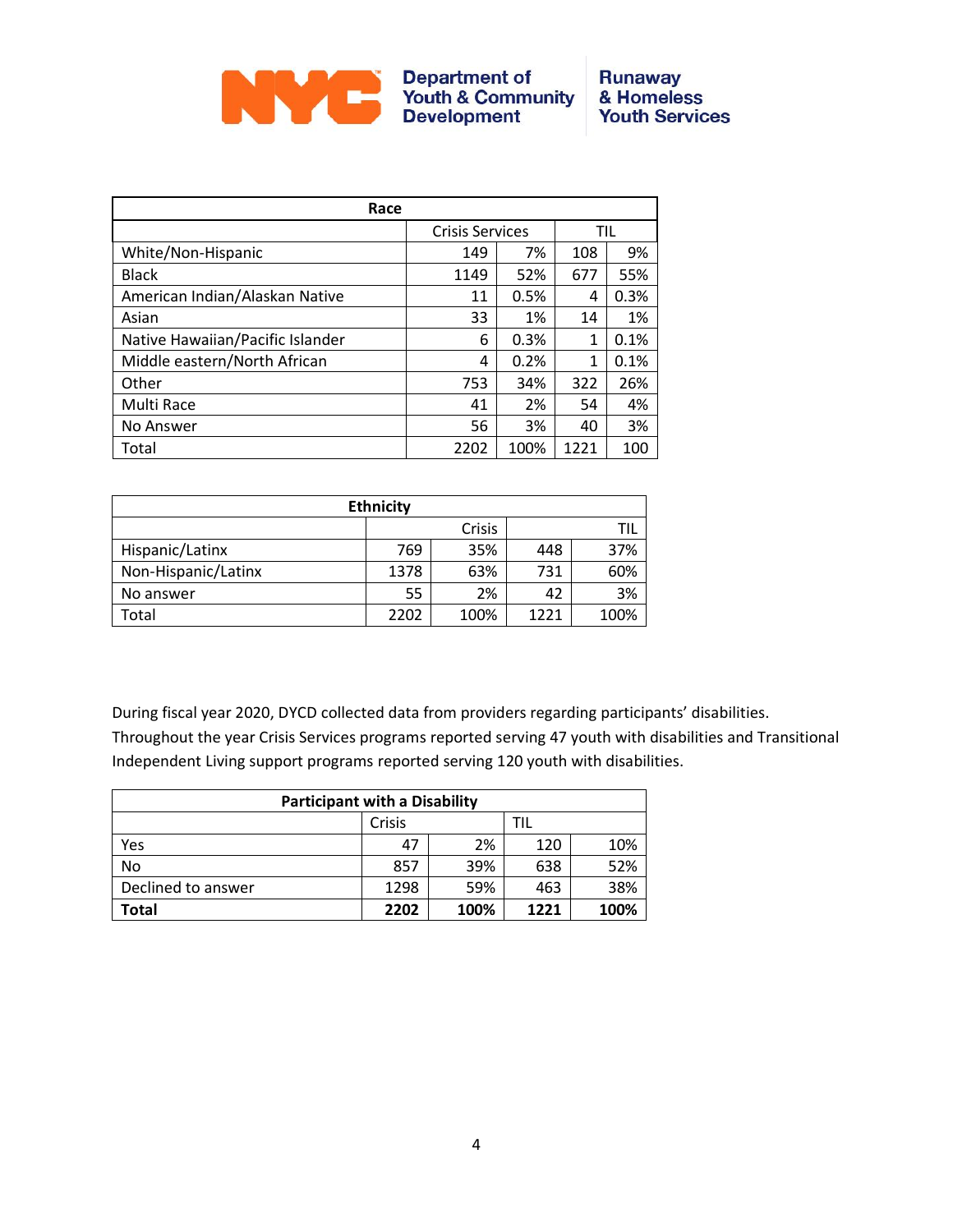# Department of<br>Youth & Community<br>Development

#### **Runaway** & Homeless **Youth Services**

**Description of service needs of the current population of runaway and homeless youth including but not limited to educational assistance, TASC preparation, medical services, mental health services for sexually exploited children and temporary shelter.**

Young people become homeless for many complex reasons including family conflict, shortages of affordable housing, and family poverty. Youth run away for many reasons including violence, abuse or neglect in the home; mental illness or substance abuse among family members; challenges at school. Others are rejected by their families or experience family conflict as a result of their sexual orientation or gender identity, an unplanned pregnancy, use of drugs or alcohol, or inability to comply with parent/caretaker rules. Lacking the financial resources and basic life skills needed to live independently, they can experience criminal victimization, including commercial sexual exploitation and labor trafficking, resulting in traumas that jeopardize their well-being and development into thriving adults.

The service information below demonstrates how the RHY providers address some of these adverse experiences.

#### *Fiscal Year 2020 THRIVE NYC Services*

DYCD-funded RHY residential programs and drop-in centers receive funding as part of their contract amount to offer mental health services and supports to youth, directly and through referral, including mindfulness activities, counseling and psychological evaluations. DYCD RHY providers offered mental health services to 2,648 individuals during Fiscal Year 2020. Youth participated in psychological evaluations, service referrals, individual and group therapy.

| <b>ThriveNYC - Youth Served</b> |       |  |  |
|---------------------------------|-------|--|--|
| Drop-in (Unduplicated)          | 1,118 |  |  |
| Crisis (Unduplicated)           | 852   |  |  |
| TIL (Unduplicated)              | 678   |  |  |
| Total                           | 2,648 |  |  |

#### *Educational Services*

Below is a table showing the educational status of young people when they begin services at an RHY residential program.

| <b>Educational Status at Intake</b> |                        |      |       |      |  |
|-------------------------------------|------------------------|------|-------|------|--|
|                                     | <b>Crisis Services</b> |      | TIL   |      |  |
| <b>Attending School</b>             | 1454                   | 66%  | 637   | 52%  |  |
| High School Graduate/GED            | 427                    | 19%  | 362   | 30%  |  |
| Attending College/Voc Program       | 86                     | 4%   | 123   | 10%  |  |
| Other/College Grad                  | 98                     | 4%   | 10    | 1%   |  |
| Not Attending School                | 30                     | 1%   | 5     | 0.4% |  |
| Unreported                          | 107                    | 5%   | 84    | 7%   |  |
| Total                               | 2,202                  | 100% | 1.221 | 100% |  |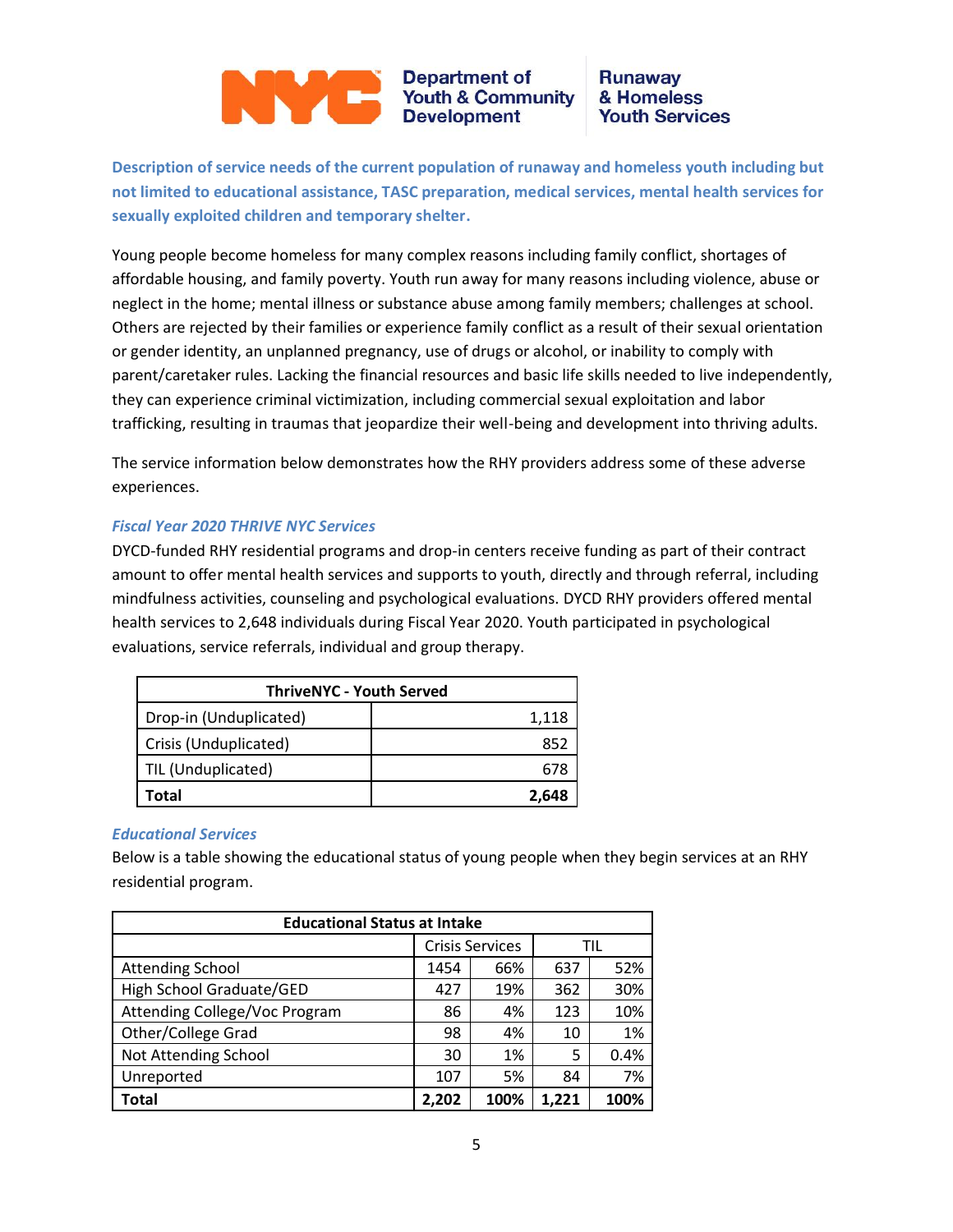#### **Department of<br>Youth & Community<br>Development Runaway** NYC & Homeless **Youth Services**

In FY 2020, RHY programs reported educational services were needed and provided to 29% of the young people who exited Crisis Services Programs and 26% of youth exiting TILS for the period of July 2019 to June 2020. More youth who utilize TIL Support Programs are already enrolled in school upon arrival, than youth served in Crisis Services Programs.

#### *Services for Sexually Exploited Children*

The data below reflects young people who report having been sexually exploited. Young people have an opportunity to disclose abuse and exploitation during assessment at intake, or during regular case management sessions at which point the young person can receive a range of services available, including referrals to specialized mental health services.

| <b>FY20 Young People Reporting Sexual Exploitation</b> |     |  |  |  |
|--------------------------------------------------------|-----|--|--|--|
| <b>Crisis Services</b>                                 | 265 |  |  |  |
|                                                        |     |  |  |  |
| Drop In                                                | 146 |  |  |  |
| Total                                                  | 516 |  |  |  |

**A breakdown of dispositions of runaway and homeless youth who exited the temporary shelter system in the previous calendar year disaggregated by categories including but not limited to transitioned from a runaway and homeless youth crisis services program to a TIL; reconnected with family; transitioned to a private apartment and exited to an unknown location.**

| Dispositions for Youth Who Have Exited a DYCD Funded Program |                        |      |               |      |  |  |
|--------------------------------------------------------------|------------------------|------|---------------|------|--|--|
|                                                              | <b>Crisis Services</b> |      | TIL           |      |  |  |
| Total Number returned home                                   | 126                    | 6%   | 103           | 13%  |  |  |
| Other residence (Friends/Relatives                           |                        |      |               |      |  |  |
| Home)                                                        | 198                    | 10%  | 156           | 20%  |  |  |
|                                                              |                        |      |               |      |  |  |
| <b>DYCD Funded Crisis Services Program</b>                   | 238                    | 12%  | 107           | 14%  |  |  |
|                                                              |                        |      |               |      |  |  |
| DYCD Funded TIL Services Program                             | 436                    | 22%  | 119           | 15%  |  |  |
| <b>Foster Home</b>                                           | 16                     | 1%   | $\mathfrak z$ | 0.3% |  |  |
| <b>DHS Shelter</b>                                           | 33                     | 2%   | 37            | 5%   |  |  |
| <b>Correctional Facility</b>                                 | 6                      | 0.3% | 1             | 0.1% |  |  |
| Hospitalization                                              | 51                     | 3%   | 11            | 1%   |  |  |
| <b>Supportive Housing</b>                                    | 8                      | 0.4% | 30            | 4%   |  |  |
| Unsubsidized Apt                                             | 10                     | 0.5% | 19            | 2%   |  |  |
| <b>Shared Living</b>                                         | 11                     | 1%   | 43            | 5%   |  |  |
| Other Shelter                                                | 160                    | 8%   | 54            | 7%   |  |  |
| Unknown/Self Discharge                                       | 714                    | 36%  | 102           | 13%  |  |  |
| <b>Total Exits</b>                                           | 2007                   | 100% | 784           | 100% |  |  |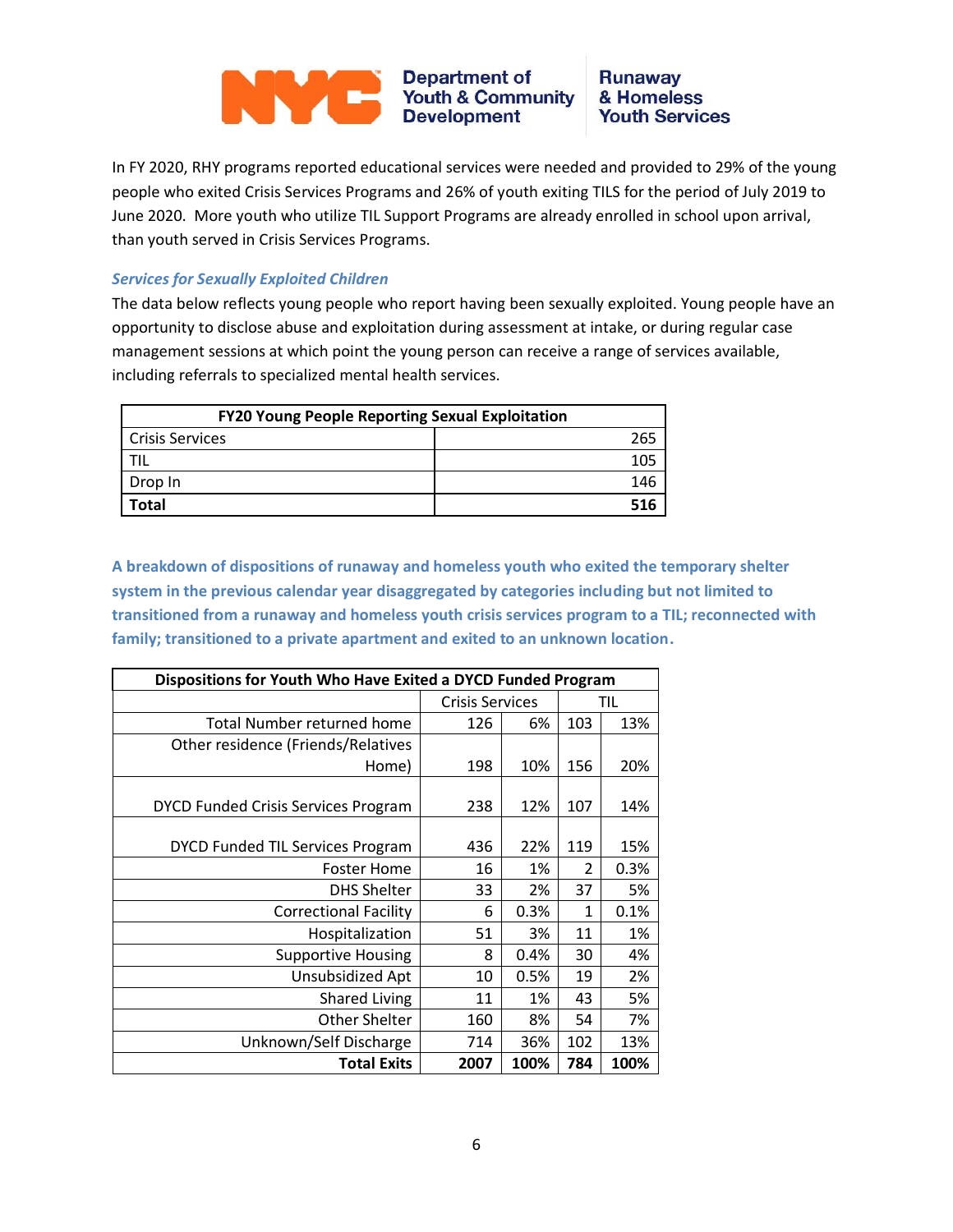## Department of<br>Youth & Community<br>Development

#### **Runaway** & Homeless **Youth Services**

**A description of public resources available to serve runaway and homeless youth including any new services established since the submission of the previous report required pursuant to this section and any existing services that will be expanded.**

In FY2020, Crisis Services Programs served 2,202 young people. Transitional Independent Living Support Programs served 1,221 youth. Eight Drop-in centers served 12,030 youth, and street outreach teams connected with 9,131 youth to raise awareness about and offer RHY services. The FY20 budget for Runaway and Homeless Youth Programs is \$46.8M a \$3.2M increase from the \$43.6M FY19 budget. This increase brought the total number of funded RHY beds to 813, including funding for 60 beds for Homeless Young Adults (HYA) of which 25 HYA TIL beds have opened, and ensures there is a 24-hour drop‐in center in every borough.

#### *Crisis Services Programs*

In FY20, Crisis Services Programs offer emergency services for runaway and homeless youth aged 16 to 20 with a maximum stay of 120 days. These voluntary, short-term residential programs provide support services and crisis intervention aimed at reuniting youth with their families or, if family reunification is not possible, arranging appropriate transitional and long-term placements.

In FY20, DYCD opened 12 additional Crisis Service beds bringing the total to 258 Crisis services residential beds. A total of 2,202 unduplicated youth received residential services through the Crisis Services programs.

#### *Transitional Independent Living Support Services*

In FY20, Transitional Independent Living (TIL) programs provide homeless youth aged 16 to 20 with residential support as they work to establish independence. Youth may stay in the Transitional Independent Living Support Programs for up to 24 months.

In FY20, DYCD opened 3 additional Transitional Independent Living beds bringing the total to 494 TIL beds. A total of 1,221 unduplicated youth received residential services through the TIL programs.

#### *Drop-In Centers*

Eight RHY Drop-In Centers serve as the main point of entry to the residential services. Drop-In Centers are located in each of the five boroughs of New York City; including three which are located in Manhattan. There are now five centers operating 24-hours/day; one in each borough. The Drop-In Centers provide youth ages 14 through 24 with food, clothing, access to counseling, support, mental health services and referrals to shelter and other relevant services. In partnership with the First Lady of NYC's Unity Project.

In FY20, the Drop-In Centers provided 12,030 unduplicated youth with a variety of services and provided 1,428 youth with more intensive case management services.